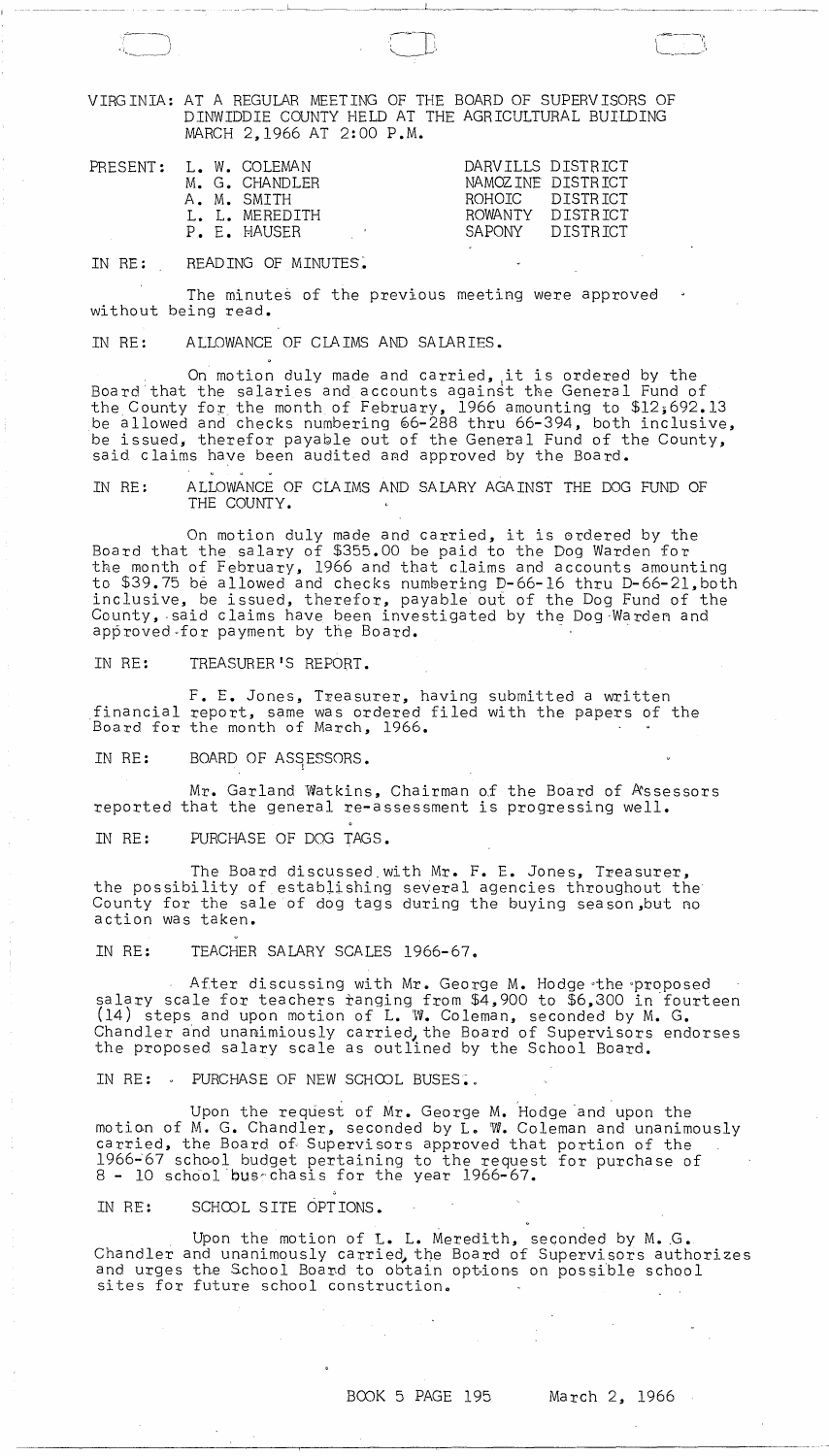## IN RE: ADDRESSOGRAPH.

The purchase of automatic addressograph equipment having been discussed at the February 2nd, meeting and deferred until the March meeting and upon the written statement of the officers of the county the advantages of such equipment, therefore upon the motion of L. L. Meredith, seconded by M. G. Chandler and carried mously, the Board of Supervisors authorized the Executive Secretary to purchase the following equipment from a sales- represenative of Addressograph-Multigraph Corp. after verification of prices with the State Purchasing Agent and with approval of the State Compensation Board.

l~ Model 1957 Addressograph machine w/three column lister, single column lister, 6 figure numbering attachment and light fixture.

1- Model 6441 Graphotype machine w/tabulator and light fixture.

1- Model 195-50 suction feeder

1- SBC Filing cabinet- w/drawers

20,008- Associated frames, plates and cards, F.O.B. Cleveland, Ohio

IN RE: JAIL.

Upon the motion of L. L. Meredith, seconded by M. G. Chandler and properly carried, Sheriff Burton was authorized to contract an architect to draw plans for a new jail.

Added to the State Secondary System

effective

IN RE: OAKLEY DRIVE - LAKEWOOD SUBDIVISION ACCEPTANCE TO STATE SECONDARY SYSTEM.

It·appearing to the Board that Oakley Drive in Lakewood Subdivision has been constructed and surfaced in accordance with the State of Virginia's Specification and County Ordinances.

Oakley Drive beginning at a point on Route 1, 0.8 mile north of Route 613 running in a westerly direction 0.16 mile to dead end with cul-de-sac.

It further appearing to the Board that plat of this subdivision showing Oakley Drive in Lakewood Subdivision to be 50 feet in width, said plat being recorded in Plat Book 5, Page 47 dated July 17, 1964, Deed Book 120, Page 273, dated July 17, 1964.

Motion was duly made by L. W. Coleman, seconded by M. G. Chandler and unanimously carried that the State Highway Department be requested to add this street to the Secondary System in Dinwiddie County effective July 1, 1966.

IN RE: ROUTE #67l-EXTENSION.

Mr. J. A. Musgrove presented plans for the proposed construction of Extension of Rt. #671 and after discussing same with B. C. Medlock, Asst. Resident Engineer and upon the motion with B. C. Mediock, Asst. Resident Engineer and upon the motio<br>of M. G. Chandler, seconded by I. L. Meredith and carried, the Board of Supervisors approved the preliminary plans of J. A. Musgrove for proposed construction of State Rt. #671 and ordered the plans filed in the Executive Secretary's Office and with the Highway Department.

## IN RE: FIRE HOSE, PURCHASE OF

 $\infty$  $\mathcal{L}_{\mathbf{r}}$ 

 $\mathcal{A}(\mathcal{A})$  and  $\mathcal{A}(\mathcal{A})$  and  $\mathcal{A}(\mathcal{A})$ 

Upon the motion of M. G. Chandler, seconded by P. E. Hauser and unanimously carried, the Executive Secretary was authorized to advertise for bids the purchase of 250 ft. 12" 100% Dacron Jacket Rubber Lined Municipal Fire Hose, 600# test w/couplings, for Namozine Vel. Fire Department

 $\mathcal{A}=\mathcal{A}^{\mathrm{c}}$  , and  $\mathcal{A}^{\mathrm{c}}$ 

 $\sim$   $\sim$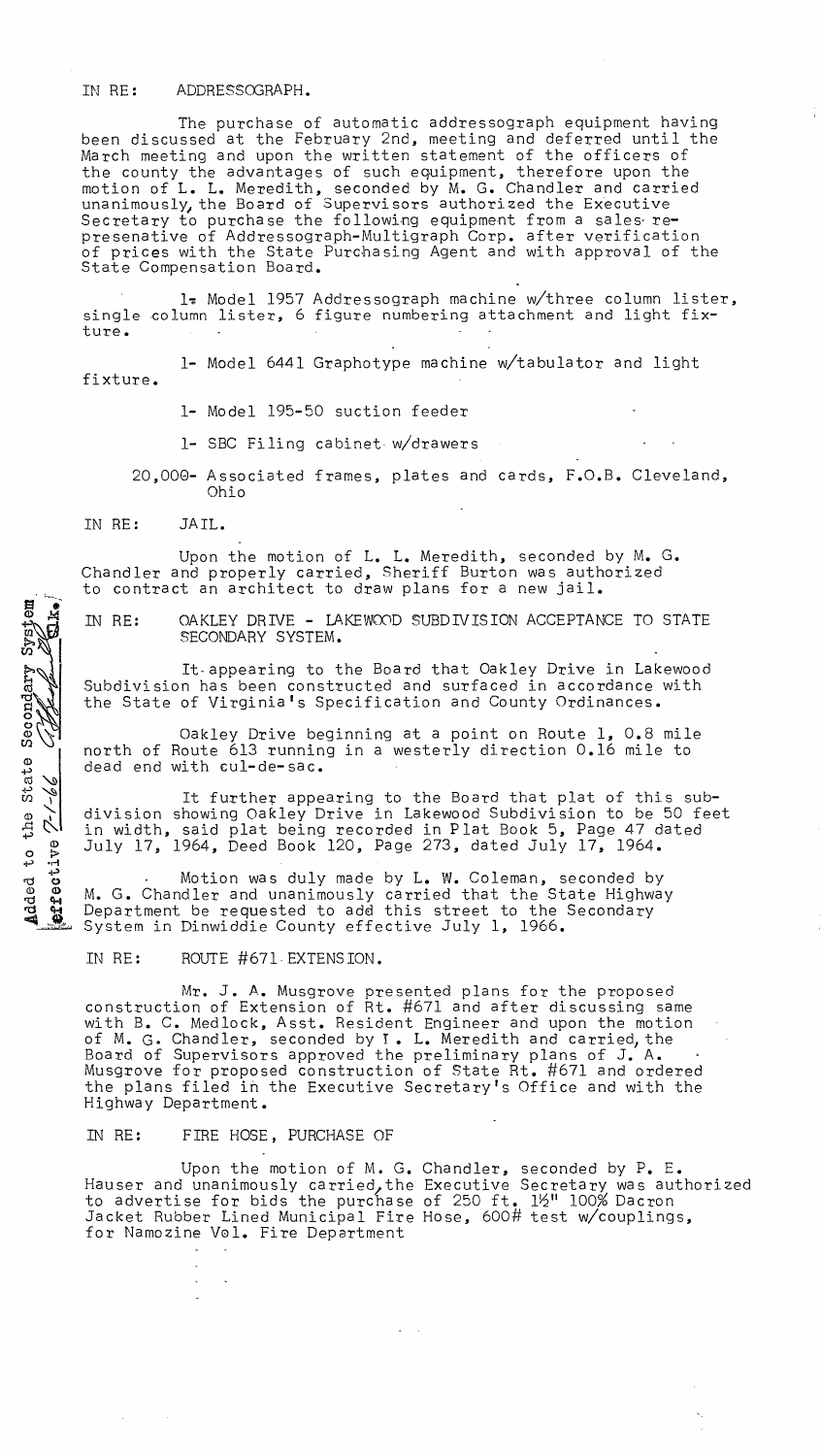## IN RE: WATER AND SEWAGE SURVEY.

\_\_\_\_\_\_\_\_\_\_\_\_\_ J

Mr. James E. Waters, County Supervisor of Farmers Home Administration appeared before the Board and explained that the Farmers Home Administration makes loans and grants to public bodies and non-profit organizations serving rural residents to develop domestic water supply systems and waste disposal systems.

The Board discussed this in detail with Mr. Walters and upon motion of L. W. Coleman, seconded by P. E. Hauser and carried unanimously directed the Executive Secretary to prepare and submit an application for a grant from F. H.A. for a complete water and sewage study.

IN RE: JUVENILE DETENTION HOME.

A letter was read from the City Manager of Hopewell asking that Dinwiddie County be represenated on a committee to study the need for an area Juvenile Detention Home. The Chairman appointed Sheriff Burton, Commonwealth's Attorney Booth and A.T. Baskerville to meet with this committee.

IN RE: CRIPPLE CHIDRENS HOSPITAL APPROPRIATION.

A letter was read from the Cripple Childrens Hospital, 2924 Brook Road, Richmond, Virginia requesting that an appropriation be included in the preparation of the 1966-67 budget for the Hospital.

L. W. Coleman moved, M. G. Chandler seconded and the motion was carried directing that \$100.00 be included in the preperation of the 1966-67 budget for the Cripple Children's Ho spital.

IN RE: RUSSELL, AXON AND ASSOCIATES.

There was read a proposal by Russell, Axon and Assoc., Engineer's and consultants, Stafford, Virginia to contract their' services for future engineering work in the County for a retainer fee of \$50.00 and fees which shall be subject to negotiation, but which shall be in accordance with fees recommended by the American Society of Civil Engineers Guide.

The Board directed that the County not enter into such agreement, but Russell, Axon and Associates would be considered for future engineering contracts.

IN RE: ORDINANCE FOR CONTROL AND OPERATION OF AUTOMOBILE RACE TRACKS.

Supervisor Meredith cited. the need for an ordinance to control the operation of automobile race tracks regarding to safety, time of racing, etc. The Chairman directed the Commonwealth's Attorney to examine any existing ordinances and report next meeting.

IN RE: CHANGE IN MEETINGS.

Upon the motion of L. L. Meredith, seconded by M. G. Chandler and carried unanimously the Board established the policy of meeting twice monthly on the first Wednesday of each month at 2:00 P.M. and the third Wednesday of each month at 4:00 P.M. in the Agricultural Building and directed the Executive Secretary to advertise same.

There being no further business the meeting was adjourned.

Tospullo

March 2, 1966

AntchellSmith

Chairman